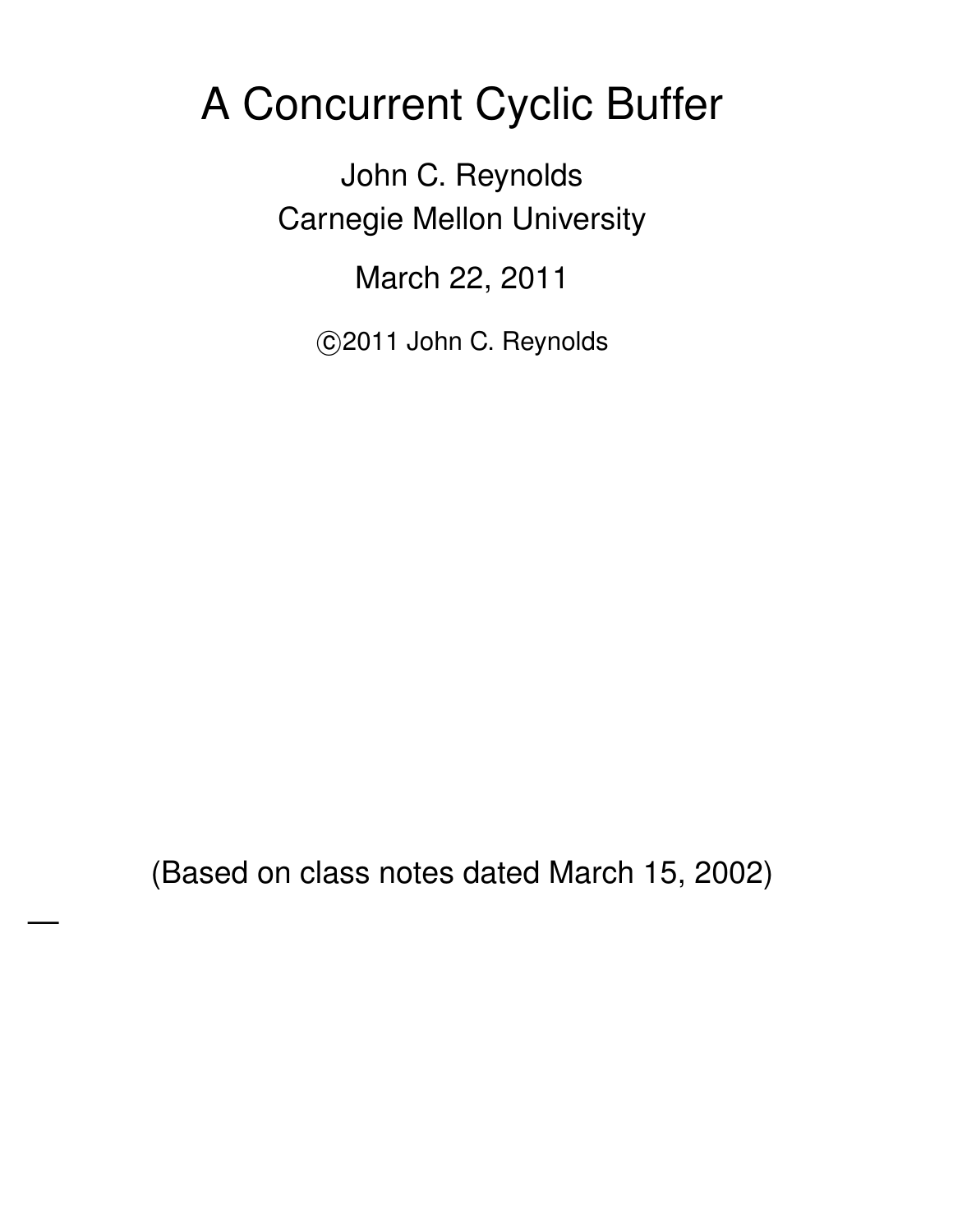We assume that an n-element array (where  $n \geq 1$ ) has been allocated at location l. These variables will be used throughout our program but never assigned to. We will also use the variables

- f number of free elements
- b number of busy elements
- i, i $_f$ , i $_b$  pointers to oldest free element
- j, $\mathop{\rm j}\nolimits_j,\mathop{\rm j}\nolimits_b$  pointers to oldest busy element

—

x, y values to be placed in or removed from buffers

Without mentioning it explicitly in our assertions, we assume that the variables i, i $_f$ , i $_b$ , j, j $_f$ , j $_b$  will range over the integers between  $land I + n - 1$  inclusive.

We write  $x =_n y$  when x and y are equal modulo n. We write  $\oplus$ for the modular addition operator such that  $x \oplus y =_n x + y$  and  $1 < x \oplus y < 1 + n$ .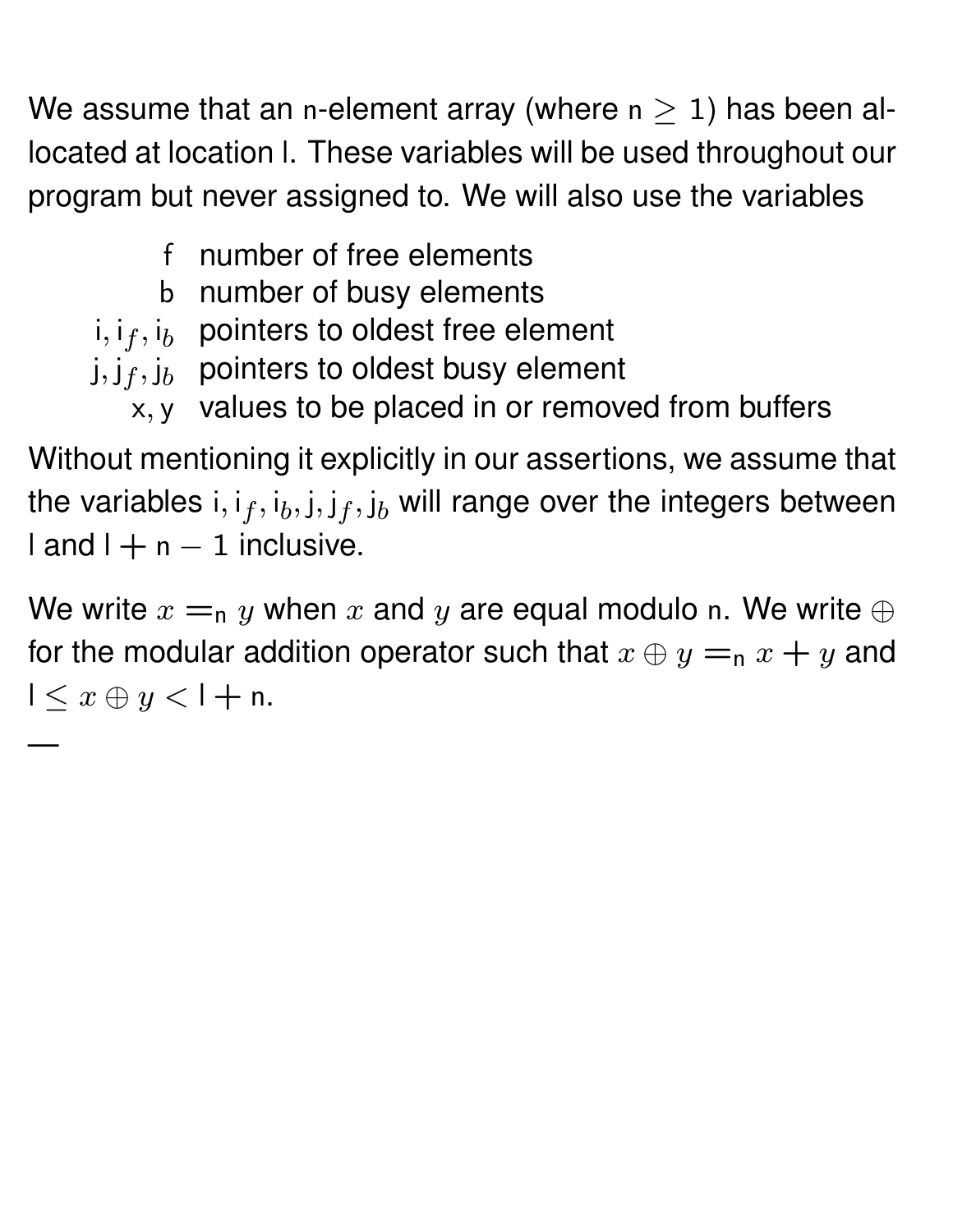We introduce  ${\rm resource}$  free $({\sf f}, {\sf i}_f, {\sf j}_f)$ , with the invariant

$$
RI_{\text{free}} \equiv 0 \leq f \leq n \wedge j_f =_n i_f + f \wedge \bigodot_{k=0}^{f-1} (i_f \oplus k) \mapsto -.
$$

Then

$$
\{((\text{emp } \land i = i_{f}) * RI_{\text{free}}) \land f > 0\}
$$
  

$$
\{((i \mapsto -) \land i = i_{f}) * (0 \leq f - 1 \leq n \land j_{f} = n i_{f} \oplus 1 + f - 1 \land \bigcirc_{k=1}^{f-1} (i_{f} \oplus k) \mapsto -)\}
$$
  

$$
f := f - 1 ; i_{f} := i_{f} \oplus 1
$$
  

$$
\{((i \mapsto -) \land i \oplus 1 = i_{f}) * RI_{\text{free}}\},
$$

so that

$$
\begin{aligned}\n\{\text{emp } \land \, \text{i} = \text{i}_{f}\} \\
\text{getfree } &\equiv \text{ with free when } \text{f} > 0 \text{ do} \\
&\quad (\text{f} := \text{f} - 1 \, ; \, \text{i}_{f} := \text{i}_{f} \oplus 1) \\
&\quad \{(\text{i} \mapsto -) \land \text{i} \oplus 1 = \text{i}_{f}\}.\n\end{aligned}
$$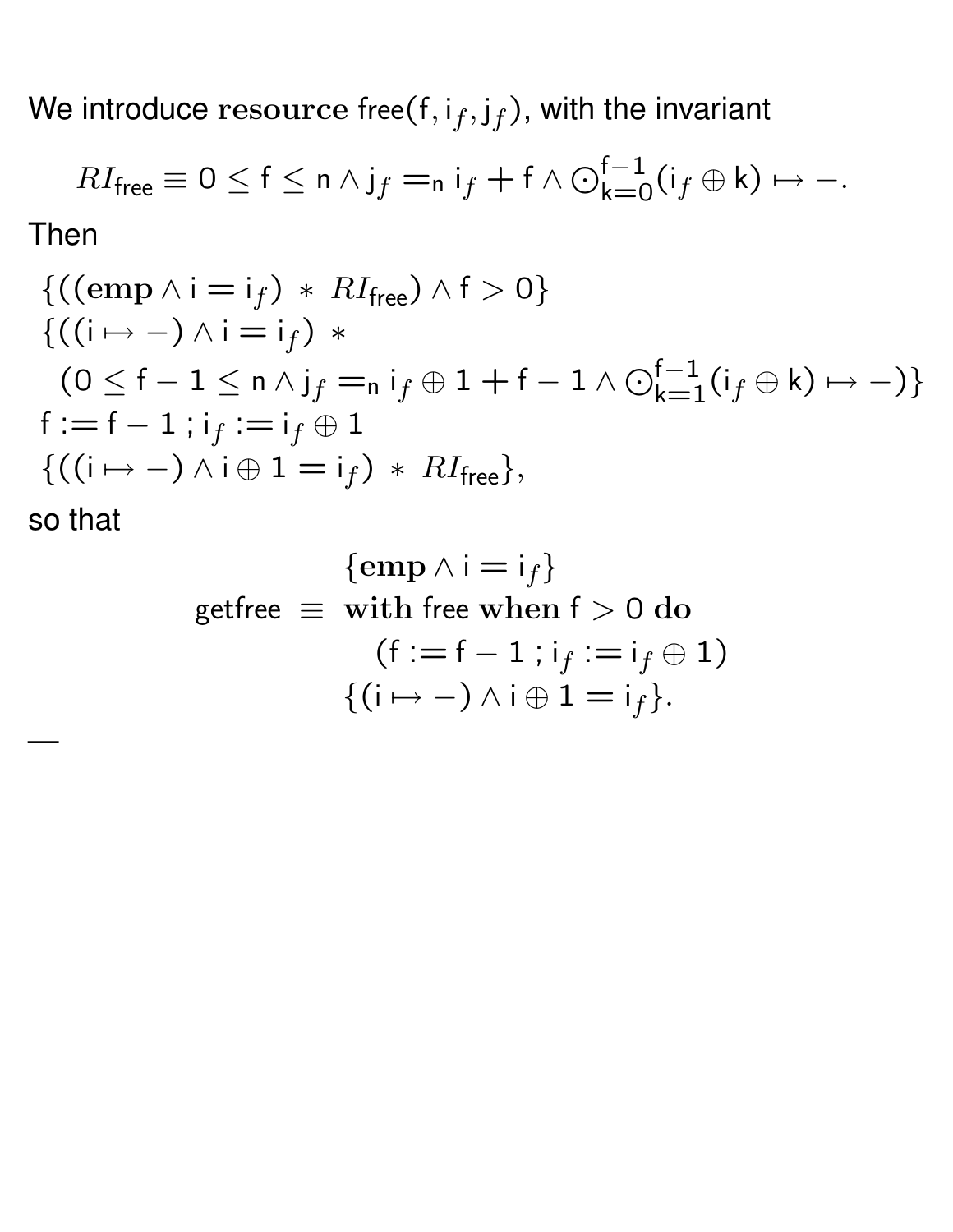$$
RI_{\text{free}} \equiv 0 \le f \le n \wedge j_f =_n i_f + f \wedge \bigodot_{k=0}^{f-1} (i_f \oplus k) \mapsto -.
$$
 Also,

$$
\begin{aligned}\n\{((j \mapsto -) \land j = j_f) \ast RI_{\text{free}}\n\} & (1) \\
\{(\text{emp } \land j = j_f) \ast \\
(0 \le f + 1 \le n \land j_f \oplus 1 = n \, i_f + f + 1 \land \\
& \bigcirc_{k=0}^f (i_f \oplus k) \mapsto -) \} \\
f := f + 1 \, ; j_f := j_f \oplus 1 \\
\{(\text{emp } \land j \oplus 1 = j_f) \ast RI_{\text{free}}\},\n\end{aligned}
$$

To justify  $f + 1 \le n$  in (2), we must show that (1) implies  $f \ne n$ . Assume the contrary and  $n \geq 1$ . Then

$$
\bigodot_{k=0}^{f-1} (i_f \oplus k) \mapsto - \text{ implies } \bigodot_{k=0}^{n-1} (i_f \oplus k) \mapsto -
$$
\n
$$
\text{implies } i_f \mapsto - * \text{ true}
$$
\n
$$
j_f =_{n} i_f + f \text{ implies } j_f =_{n} i_f + n
$$
\n
$$
\text{implies } j_f = i_f
$$

(since  $\mathsf{l}\leq\mathsf{j}_f,\mathsf{i}_f\leq\mathsf{l}+\mathsf{n}-1$ ), so that

$$
((j \mapsto -) \wedge j = j_f) \wedge j_f = i_f \text{ implies } i_f \mapsto -
$$

and thus

(1) implies 
$$
(i_f \mapsto -)
$$
 \*  $(i_f \mapsto -$  \* true)

But this is false.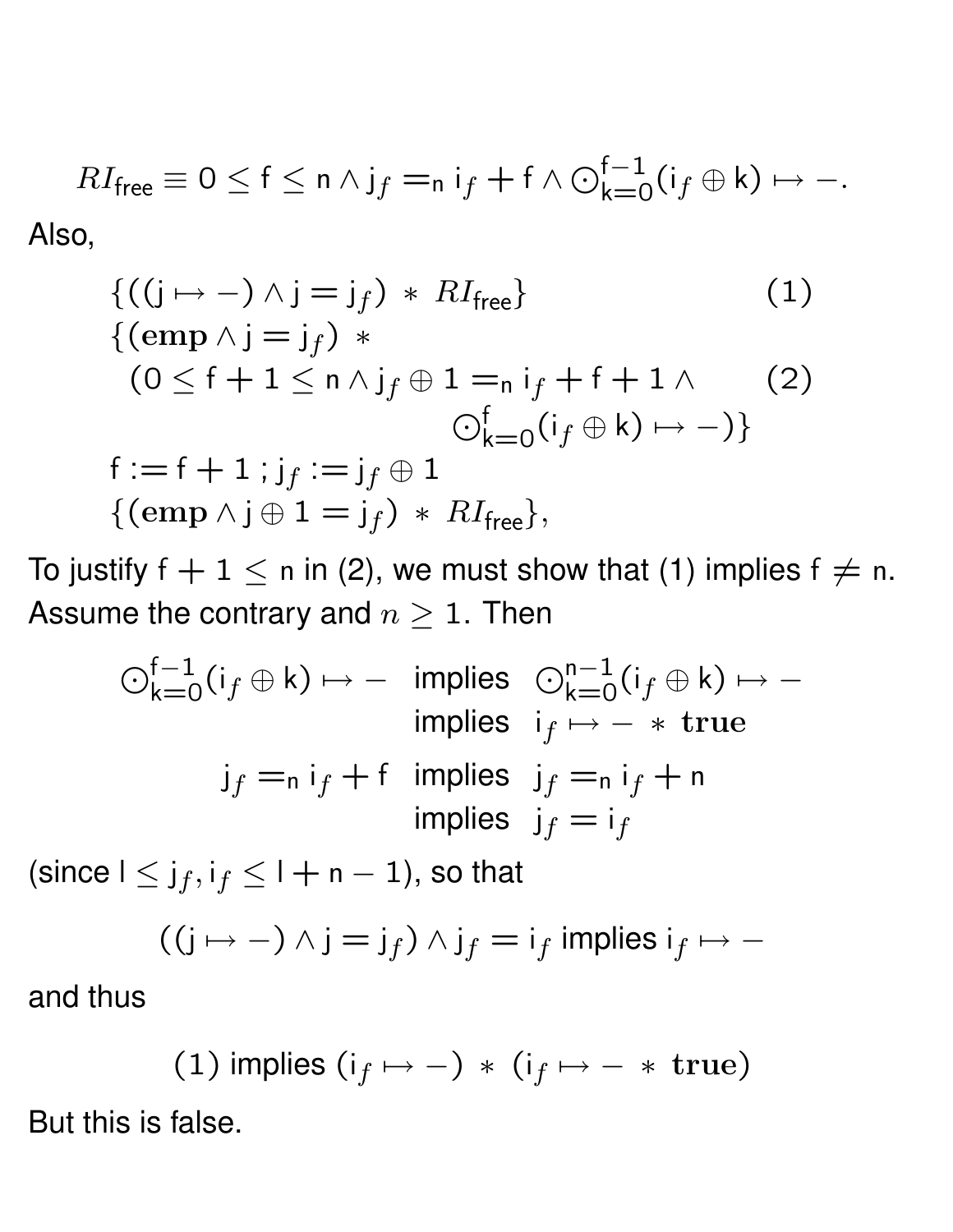$$
RI_{\text{free}} \equiv 0 \le f \le n \wedge j_f =_n i_f + f \wedge \bigodot_{k=0}^{f-1} (i_f \oplus k) \mapsto -.
$$
 Also,

$$
\begin{aligned}\n\{((j \mapsto -) \land j = j_f) * RI_{\text{free}}\n\} & (1) \\
\{(\text{emp } \land j = j_f) * \\
(0 \le f + 1 \le n \land j_f \oplus 1 = n \, i_f + f + 1 \land \\
& \bigcirc_{k=0}^f (i_f \oplus k) \mapsto -) \} \\
f := f + 1; j_f := j_f \oplus 1 \\
\{(\text{emp } \land j \oplus 1 = j_f) * RI_{\text{free}}\},\n\end{aligned}
$$

so that

$$
\{(j \mapsto -) \land j = j_f\}
$$
\n
$$
\text{putfree } \equiv \text{ with free when true do}
$$
\n
$$
(f := f + 1 ; j_f := j_f \oplus 1)
$$
\n
$$
\{\text{emp } \land j \oplus 1 = j_f\}.
$$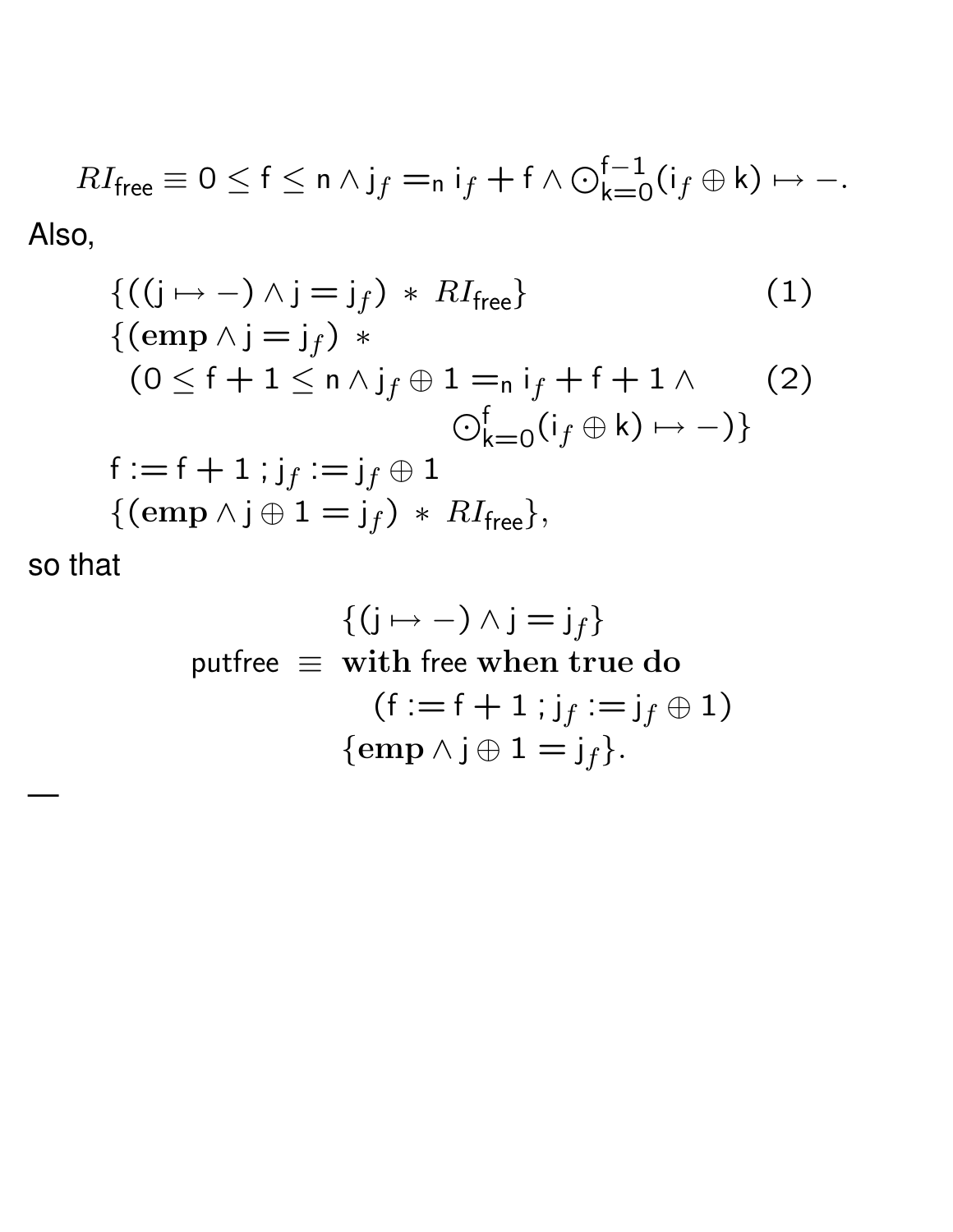Next we introduce  ${\rm resource}$  busy $({\sf b},{\sf j}_b,{\sf i}_b)$ , with invariant

$$
RI_{\text{busy}} \equiv 0 \leq b \leq n \wedge i_b =_{n} j_b + b \wedge \bigodot_{k=0}^{b-1} (j_b \oplus k) \mapsto -.
$$

Then

$$
\{((\text{emp } \land j = j_b) * RI_{\text{busy}}) \land b > 0\}
$$
  

$$
\{((j \mapsto -) \land j = j_b) * (0 \leq b - 1 \leq n \land i_b = n j_b \oplus 1 + b - 1 \land \bigcirc_{k=1}^{b-1} (j_b \oplus k) \mapsto -)\}
$$
  

$$
b := b - 1; j_b := j_b \oplus 1
$$
  

$$
\{((j \mapsto -) \land j \oplus 1 = j_b) * RI_{\text{busy}}\},
$$
  
so that

$$
\begin{aligned}\n\{\text{emp } \land \text{j} = \text{j}_b\} \\
\text{getbusy} &\equiv \text{ with busy when } \text{b} > 0 \text{ do} \\
&\quad (\text{b} := \text{b} - 1 \text{ ; } \text{j}_b := \text{j}_b \oplus 1) \\
&\quad \{(\text{j} \mapsto -) \land \text{j} \oplus 1 = \text{j}_b\}.\n\end{aligned}
$$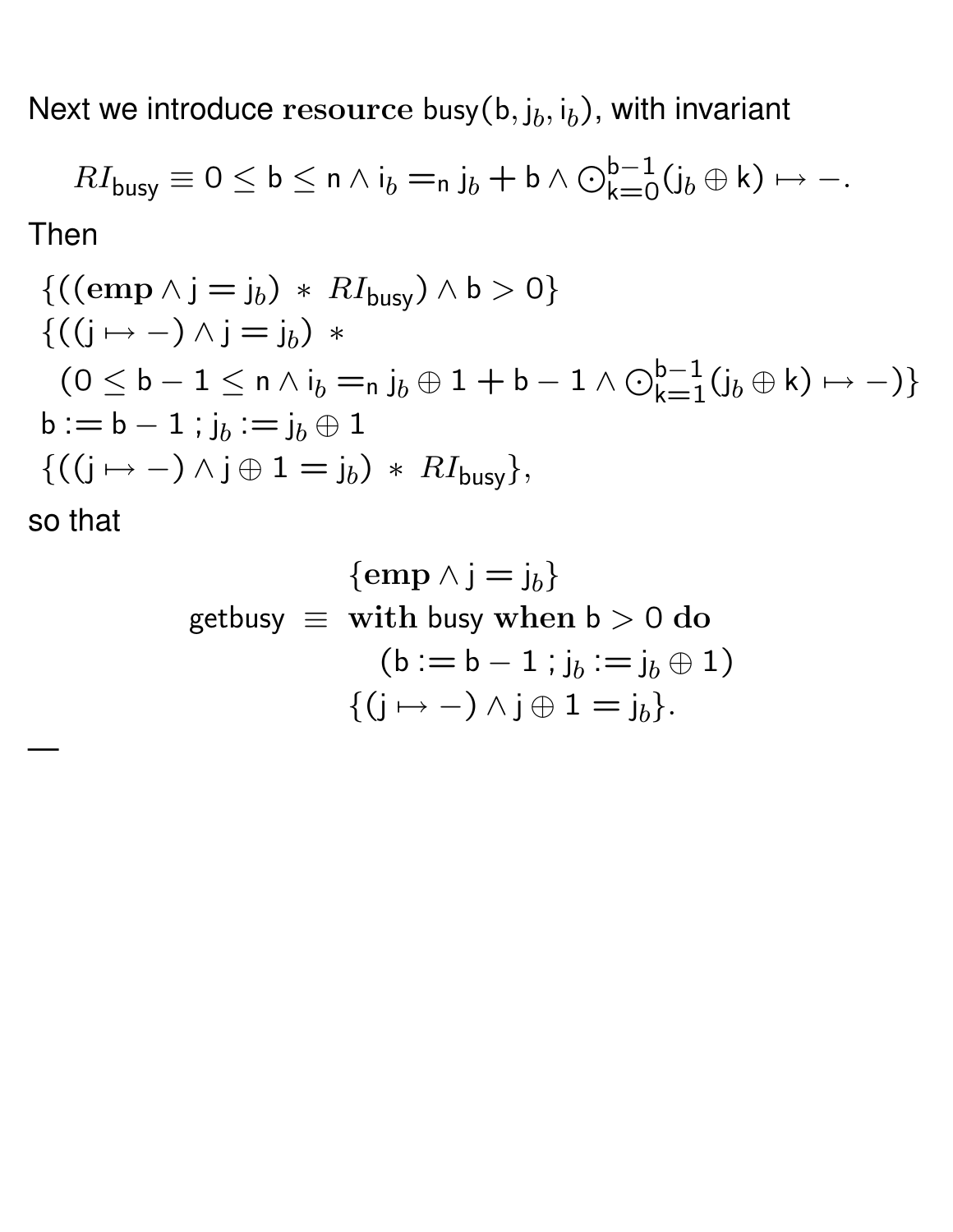$$
RI_{\text{busy}} \equiv 0 \leq b \leq n \land i_b =_{n} j_b + b \land \bigodot_{k=0}^{b-1} (j_b \oplus k) \mapsto -.
$$
 Also,

$$
\begin{aligned}\n\{((i \mapsto -) \land i = i_b) \ast RI_{\text{busy}}\} \\
\{(\text{emp } \land i = i_b) \ast \\
(0 \leq b + 1 \leq n \land i_b \oplus 1 = n j_b + b + 1 \land \bigcirc_{k=0}^{b} (j_b \oplus k) \mapsto -)\} \\
b := b + 1 \, ; i_b := i_b \oplus 1 \\
\{(\text{emp } \land i \oplus 1 = i_b) \ast RI_{\text{busy}}\}, \\
\text{so that}\n\end{aligned}
$$

$$
\{(i \mapsto -) \land i = i_b\}
$$
\n
$$
\text{putbusy } \equiv \text{ with busy when true do}
$$
\n
$$
(b := b + 1 \text{ ; } i_b := i_b \oplus 1)
$$
\n
$$
\{\text{emp } \land i \oplus 1 = i_b\}.
$$

Note the symmetry: The second resource, its invariant, and its critical regions can be obtained from the first (or vice-versa) by interchanging free and busy (both as region names and as subscripts), interchanging f and b (both as variables and as subscripts), and interchanging i and j (as possibly subscripted variables).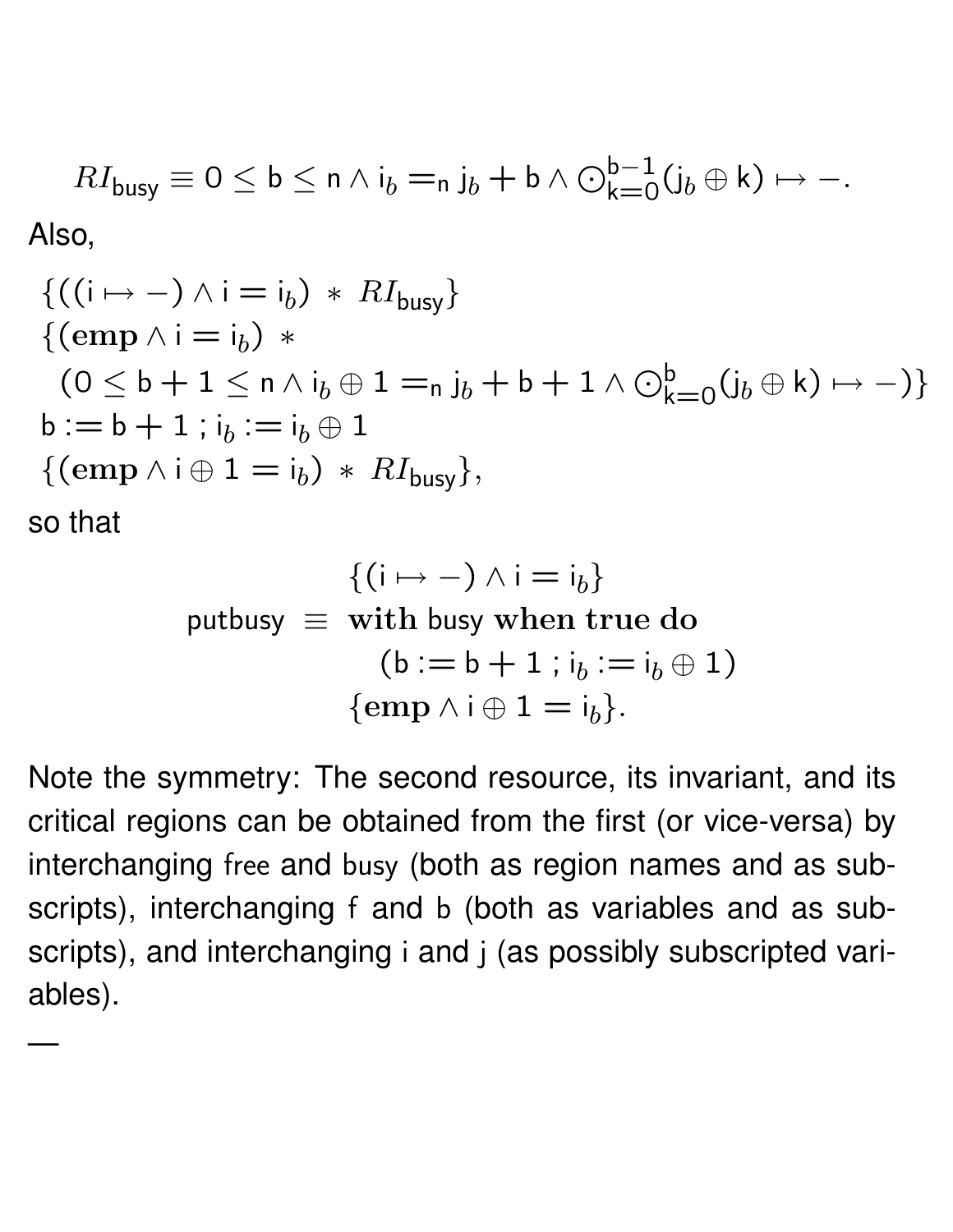Next, our first process is

—

$$
\begin{aligned}\n\{\text{emp } \land i = i_f \land i = i_b\} \\
\text{p}_1 &\equiv \text{while test}_1 \text{ do} \\
&\quad \left(\{\text{emp } \land i = i_f \land i = i_b\} \right. \\
\text{Produce } x &\quad \text{getfree } ; \\
&\quad \left\{ (i \mapsto -) \land i \oplus 1 = i_f \land i = i_b \right\} \\
&\quad \left\{ (i \mapsto -) \land i \oplus 1 = i_f \land i = i_b \right\} \\
\text{putbusy } ; \\
&\quad \left\{ \text{emp } \land i \oplus 1 = i_f \land i \oplus 1 = i_b \right\} \\
&\quad \left\{ \text{emp } \land i = i_f \land i = i_b \right\} \right) \\
\text{temp } \land i = i_f \land i = i_b \land \neg \text{test}_1 \}.\n\end{aligned}
$$

Here we can use the resource variables  $\mathsf{i}_f$  and  $\mathsf{i}_b$  in assertions, since they will not be set by the second process  $p_2$ , which will only execute the critical regions getbusy and putfree.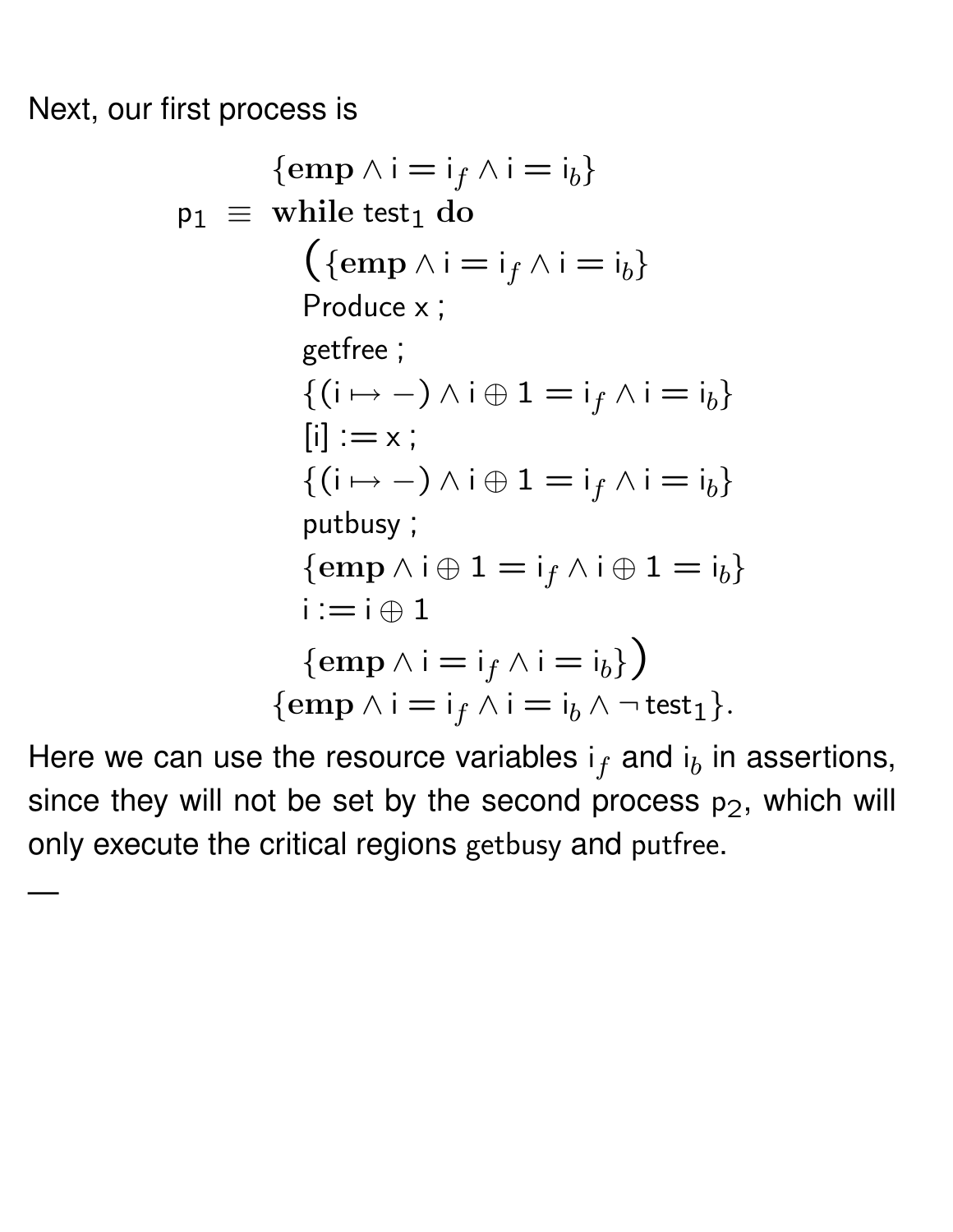Similarly, in the second process, we will be able to use the resource variables  $\mathsf{j}_f$  and  $\mathsf{j}_b$ , since they are not set by the first process, which only executes the critical regions getfree and putbusy:

$$
\begin{aligned}\n\{\text{emp } \land \text{j} = \text{j}_b \land \text{j} = \text{j}_f\} \\
\text{p}_2 &\equiv \text{ while test}_2 \text{ do} \\
&\quad \left(\{\text{emp } \land \text{j} = \text{j}_b \land \text{j} = \text{j}_f\} \right. \\
&\quad \text{getbusy ;} \\
&\quad \left\{(\text{j} \mapsto -) \land \text{j} \oplus 1 = \text{j}_b \land \text{j} = \text{j}_f\right\} \\
\text{y} &:= \text{[j]} \\
&\quad \left\{(\text{j} \mapsto -) \land \text{j} \oplus 1 = \text{j}_b \land \text{j} = \text{j}_f\right\} \\
&\quad \text{putfree ;} \\
&\quad \left\{\text{emp } \land \text{j} \oplus 1 = \text{j}_b \land \text{j} \oplus 1 = \text{j}_f\right\} \\
&\quad \text{j} := \text{j} \oplus 1 \\
&\quad \text{Consum y} \\
\text{temp } \land \text{j} = \text{j}_b \land \text{j} = \text{j}_f \} \\
&\quad \text{temp } \land \text{j} = \text{j}_b \land \text{j} = \text{j}_f \land \neg \text{test}_2 \}.\n\end{aligned}
$$

Except for the occurrence of "Produce" in one and "Consume" in the other, the two process are symmetric in the same sense as the two resources.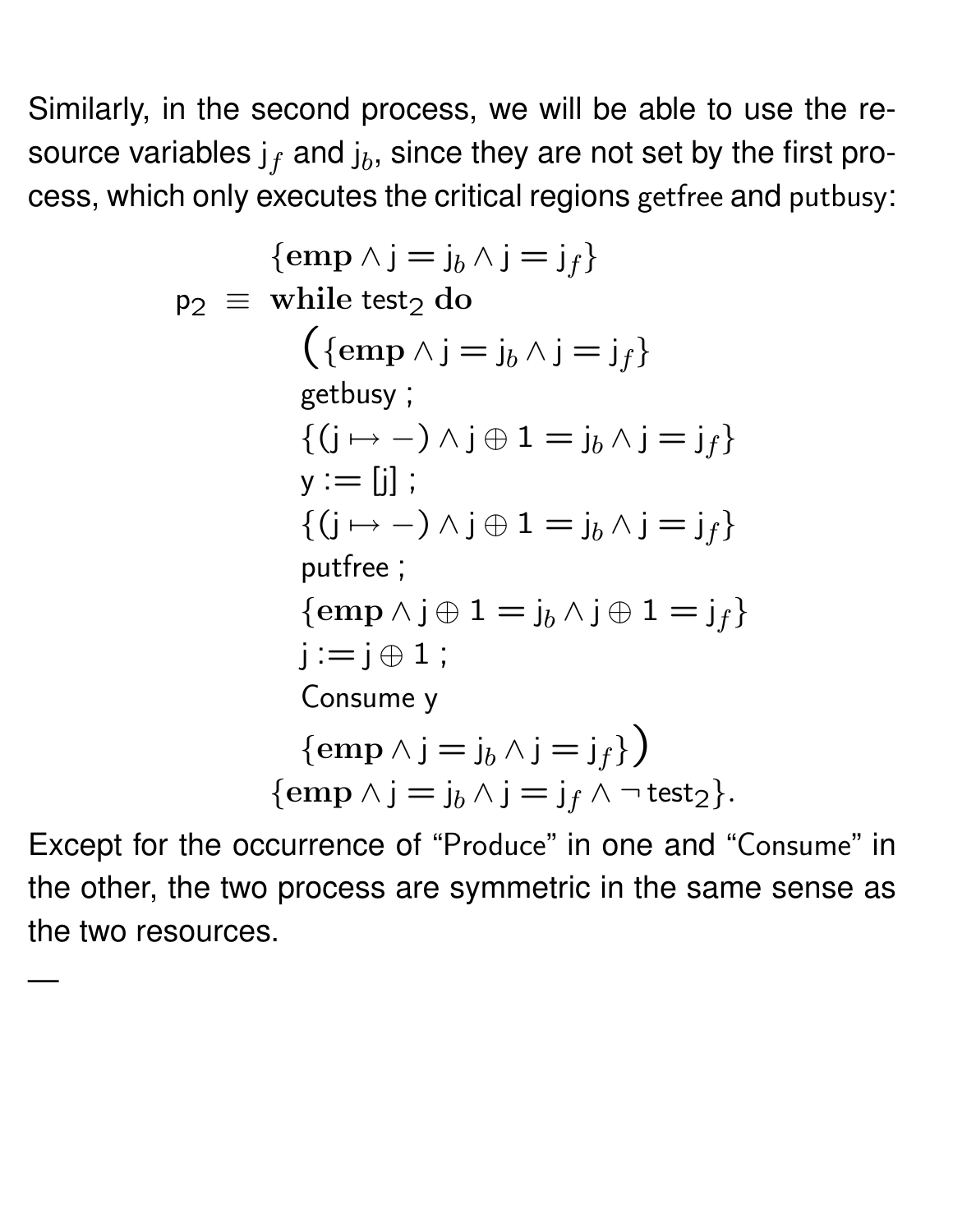Finally, we have the main program

$$
\{ \bigcirc_{k=0}^{n-1} (l+k) \mapsto - \}
$$
\n
$$
f := n; b := 0;
$$
\n
$$
i := l; i_f := l; i_b := l; j := l; j_f := l; j_b := l;
$$
\n
$$
\{ RI_{\text{free}} * RI_{\text{busy}} * (\text{emp} \land i = i_f \land i = i_b) * (\text{emp} \land j = j_b \land j = j_f) \}
$$
\n
$$
\text{resource free}(f, i_f, j_f), \text{busy}(b, j_b, i_b) \text{ in (p1 || p2)}
$$
\n
$$
\{ RI_{\text{free}} * RI_{\text{busy}} * (\text{emp} \land i = i_f \land i = i_b \land \neg \text{test}_1) * (\text{emp} \land j = j_b \land j = j_f \land \neg \text{test}_1) \}.
$$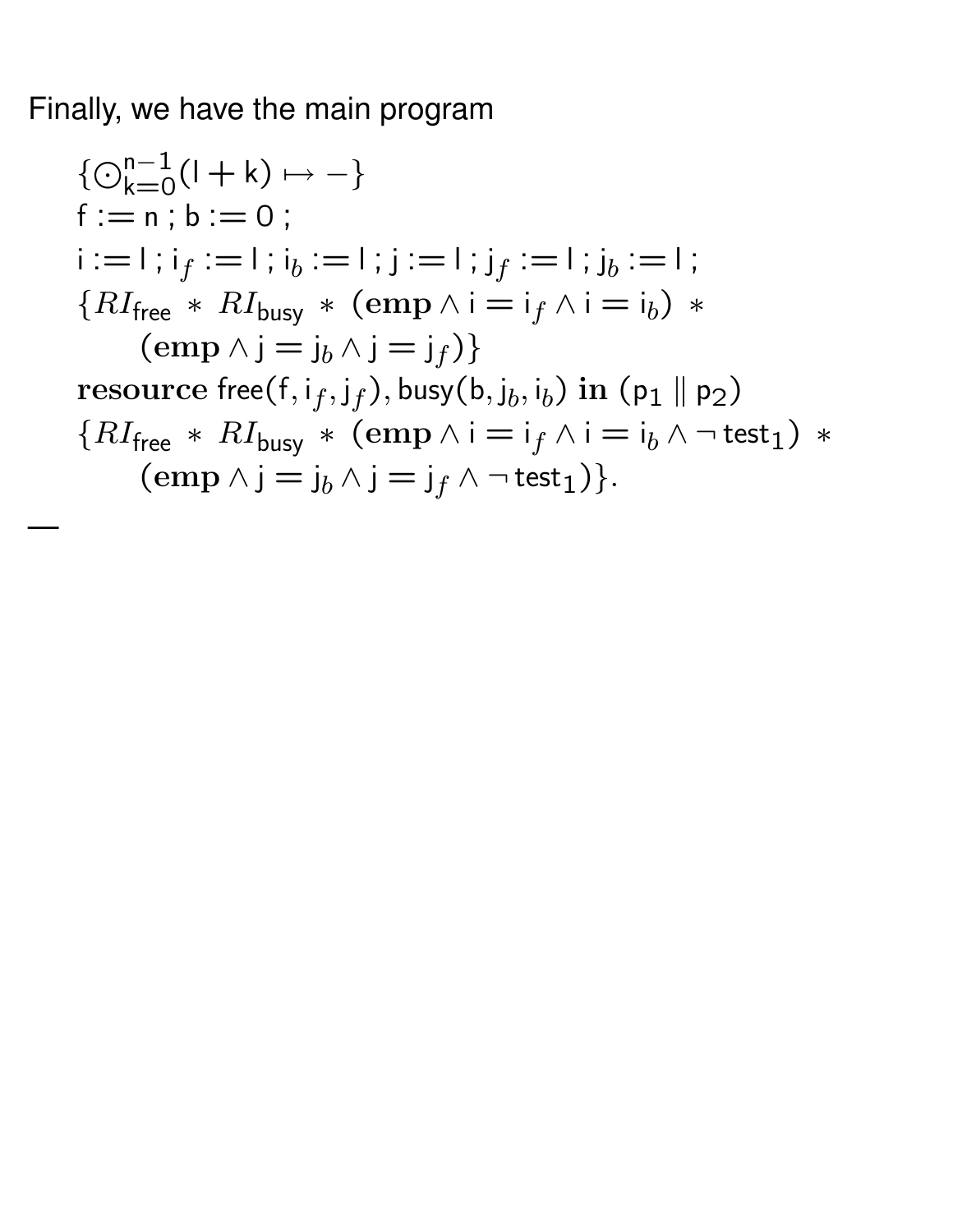Deleting assertions and putting everything together, we get

```
f := n : b := 0:
\mathsf{i} := \mathsf{I}; i_f := \mathsf{I}; i_b := \mathsf{I}; j:= \mathsf{I}; j_f := \mathsf{I}; j_b := \mathsf{I};
{\bf resource\ free}({\mathsf f},{\mathsf i}_f,{\mathsf j}_f), busy({\mathsf b},{\mathsf j}_b,{\mathsf i}_b) {\bf in}\int while test<sub>1</sub> do
          (Produce x ;
          with free when f > 0 do
              (f := f - 1 ; i_f := i_f \oplus 1);
          [i] := x;with busy when true do
              (b := b + 1 ; i_b := i_b \oplus 1);
          i := i \oplus 1\parallel while test<sub>2</sub> do
          (with busy when b > 0 do
              (b := b - 1 ; j_b := j_b \oplus 1);
          y := [i];
          with free when true do
              (f := f + 1 ; j_f := j_f \oplus 1);
          j := j \oplus 1;Consume y) )
```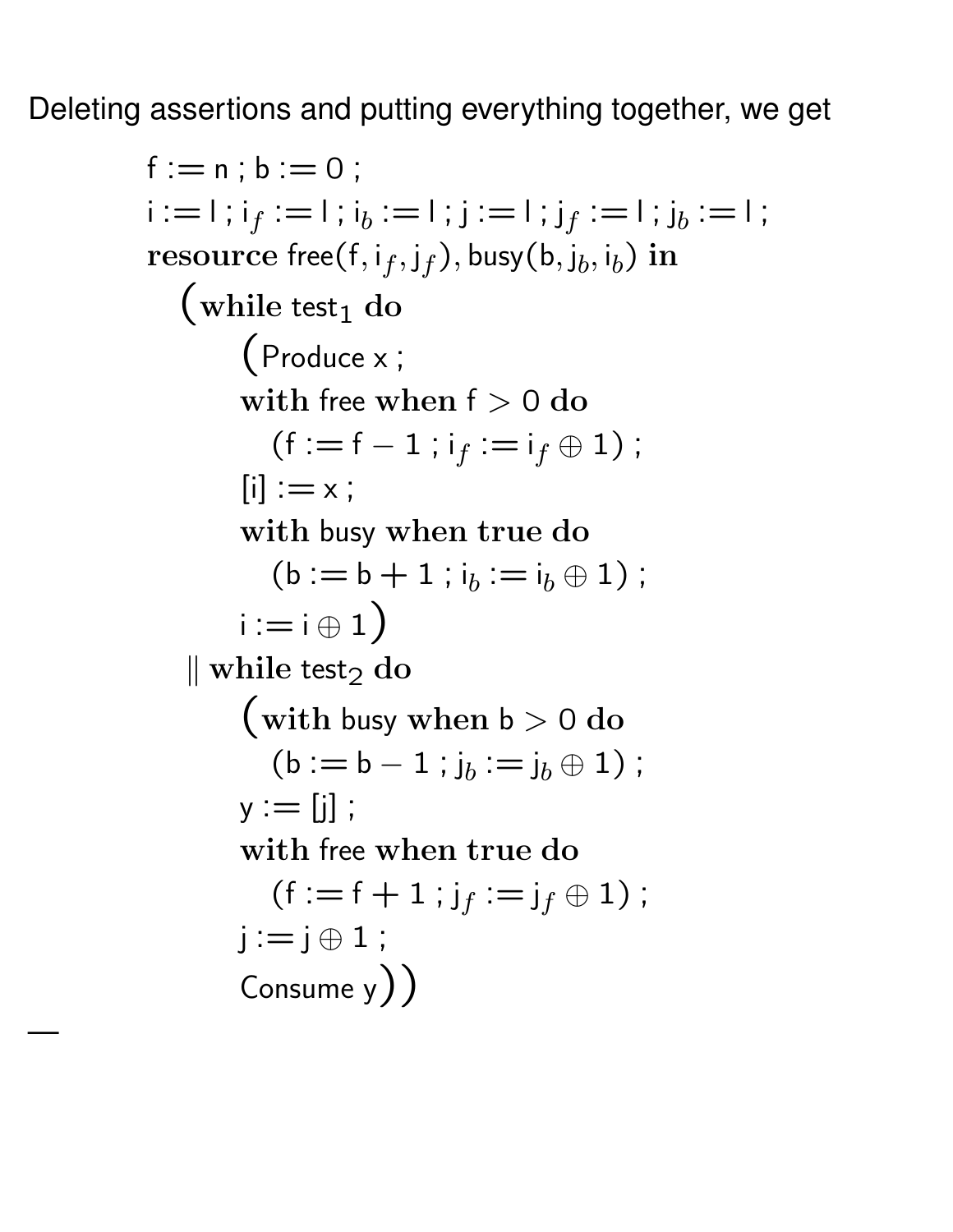It is easy to see that  $i_f, i_b, j_f, j_b$  are all auxilliary. Removing the assignments to these variables gives:

```
f := n; b := 0; i := 1; i := 1;
resource free(f), busy(b) in
  (while test<sub>1</sub> do
       (Produce x ;
       with free when f > 0 do f := f - 1;
       [i] := x;with busy when true do b := b + 1;
       i := i \oplus 1\parallel while test<sub>2</sub> do
       (with busy when b > 0 do b := b - 1;
       y := [j];
       with free when true do f := f + 1;
       i := j \oplus 1;
       Consume y) )
```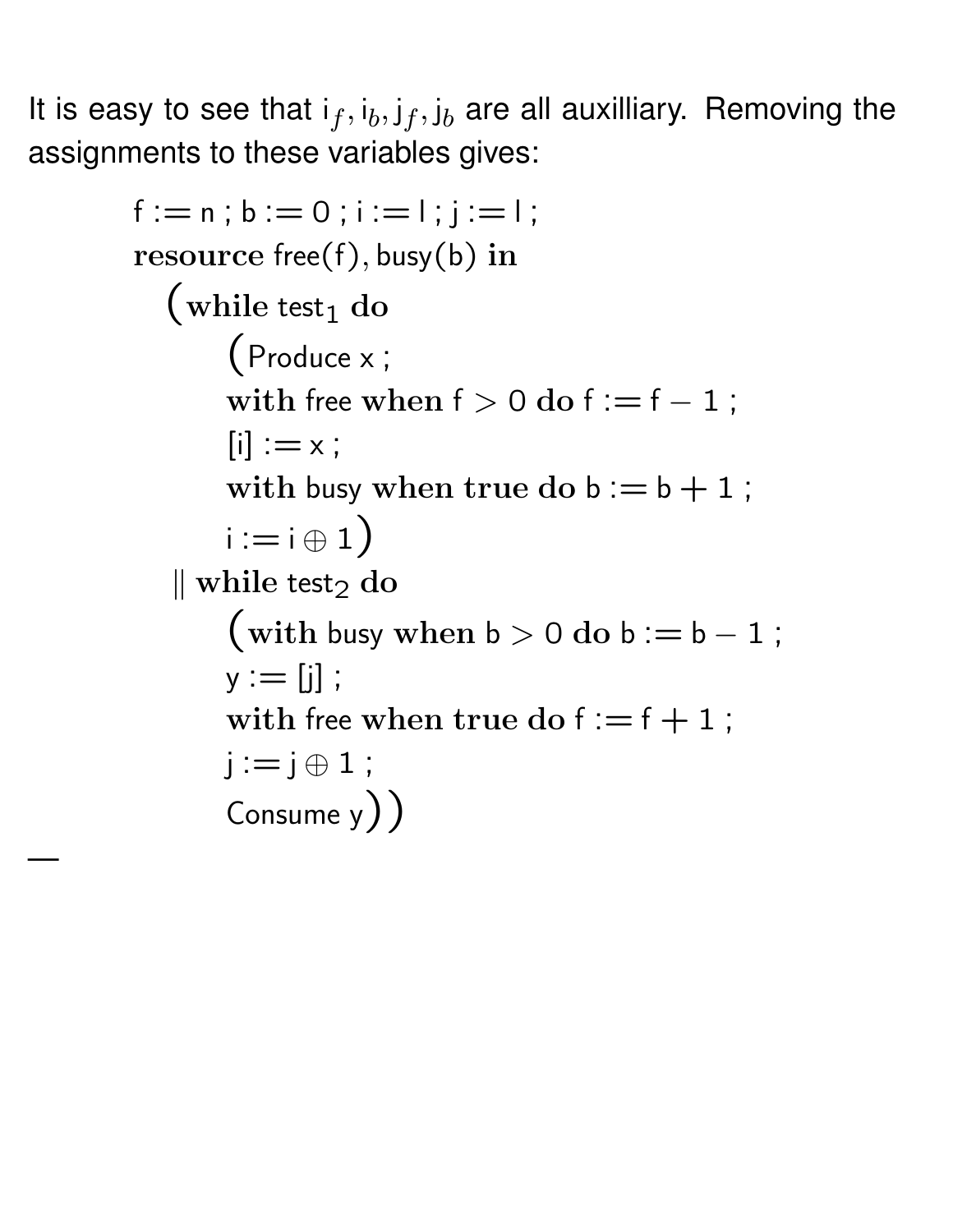## Keeping Track of the Buffer Contents

We introduce the following sequence variables:

- $\alpha$  the sequence of values that have been produced
- $\beta$  the sequence of values that have been consumed
- $\gamma$  the sequence of values currently stored in the buffer

along with predicates "produced" and consumed" satisfying

| {produced $\alpha$ }         |     | {consumed $\beta$ }         |  |  |  |
|------------------------------|-----|-----------------------------|--|--|--|
| Produce x                    | and | Consume y                   |  |  |  |
| {produced $\alpha \cdot x$ } |     | {consumed $\beta \cdot y$ } |  |  |  |

Then we add these variables to  ${\rm resource}$  busy $({\sf b}, {\sf j}_b, {\sf i}_b, \alpha, \beta, \gamma),$ and modify its invariant:

$$
RI_{\text{busy}} \equiv 0 \leq b \leq n \land i_b = n j_b + b \land
$$

$$
\alpha = \beta \cdot \gamma \land \# \gamma = b \land \bigcirc_{k=0}^{b-1} (j_b \oplus k) \mapsto \gamma_k.
$$

We also introduce

| first $x \cdot \alpha = x$     |  | $\int \text{last } \beta \cdot x = x$ |  |
|--------------------------------|--|---------------------------------------|--|
| rest x $\cdot \alpha = \alpha$ |  | prev $\beta \cdot x = \beta$          |  |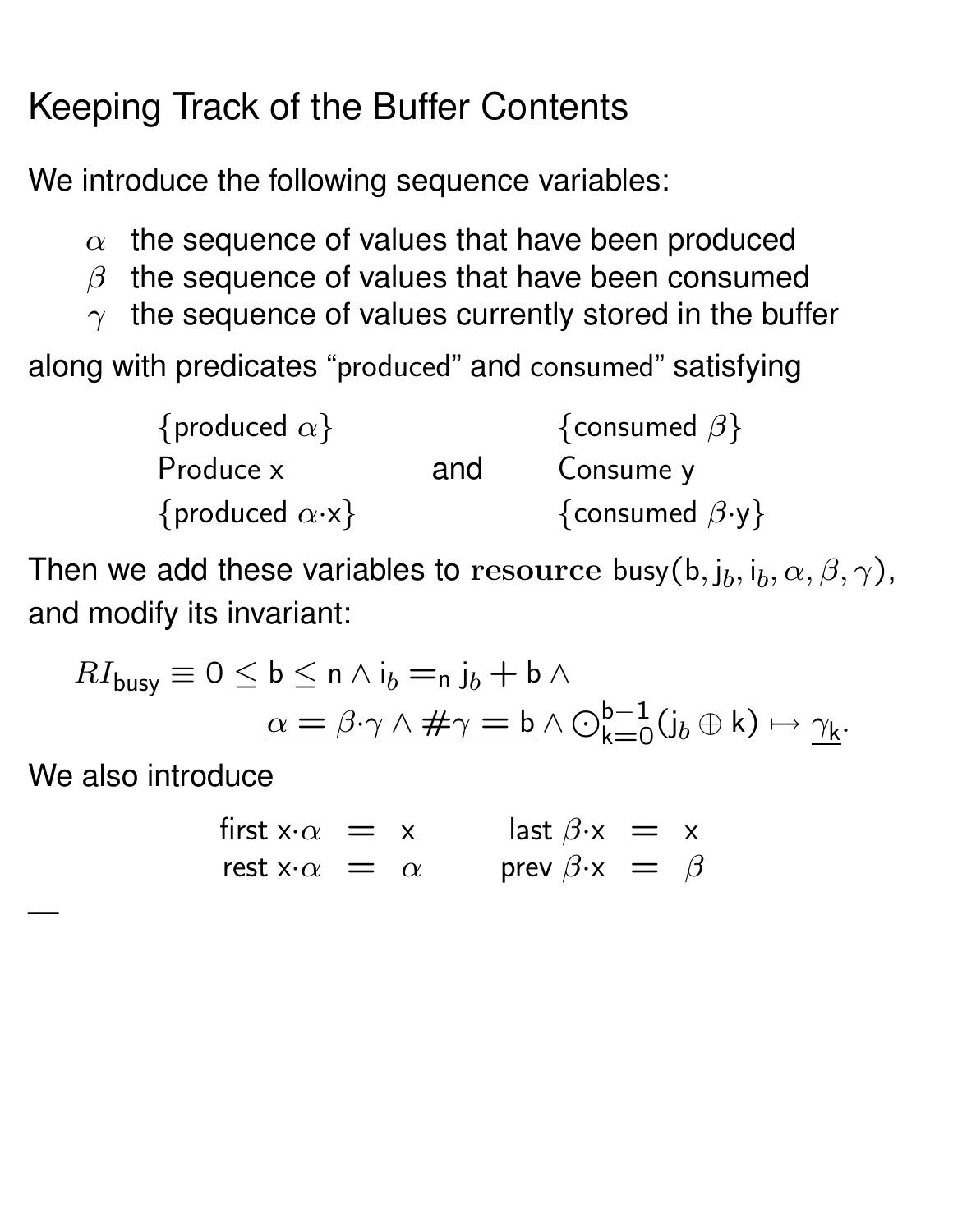$$
RI_{\text{busy}} \equiv 0 \leq b \leq n \land i_b = n j_b + b \land
$$

$$
\alpha = \beta \cdot \gamma \land \# \gamma = b \land \bigcirc_{k=0}^{b-1} (j_b \oplus k) \mapsto \underline{\gamma_k}.
$$

Next, we modify the critical regions for busy. We have

$$
\{((\text{emp } \land j = j_b \land \text{ consumed } \beta) * RI_{\text{busy}}) \land b > 0\}
$$
  

$$
\{((j \mapsto \text{last}(\beta \cdot \text{first } \gamma)) \land j = j_b \land \text{ consumed } \beta) * \text{(0 \le b - 1 \le n \land i_b = n j_b \oplus 1 + b - 1 \land \text{(0 \le b - 1 \le n \land i_b = n j_b \oplus 1 + b - 1 \land \text{(1 \le b \le n \land \text{(rest \land \land \land \# rest \land \text{6}) = b - 1 \land \text{(1 \le b \le n \land \text{(1 \le b \land \text{(1 \le b \land \text{(1 \le b \land \text{(1 \le b \land \text{(1 \le b \land \text{(1 \le b \land \text{(1 \le b \land \text{(1 \le b \land \text{(1 \le b \land \text{(1 \le b \land \text{(1 \le b \land \text{(1 \le b \land \text{(1 \le b \land \text{(1 \le b \land \text{(1 \le b \land \text{(1 \le b \land \text{(1 \le b \land \text{(1 \le b \land \text{(1 \le b \land \text{(1 \le b \land \text{(1 \le b \land \text{(1 \le b \land \text{(1 \le b \land \text{(1 \le b \land \text{(1 \le b \land \text{(1 \le b \land \text{(1 \le b \land \text{(1 \le b \land \text{(1 \le b \land \text{(1 \le b \land \text{(1 \le b \land \text{(1 \le b \land \text{(1 \le b \land \text{(1 \le b \land \text{(1 \le b \land \text{(1 \le b \land \text{(1 \le b \land \text{(1 \le b \land \text{(1 \le b \land \text{(1 \le b \land \text{(1 \le b \land \text{(1 \le b \land \text{(1 \le b \land \text{(1 \le b \land \text{(1 \le b \land \text{(1 \le b \land \text{(1 \le b \land \text{(1 \le b \land \text{(1 \le b \land \text{(1 \le b \land \text{(1 \le b \land \text{(1 \le b \land \text{(1 \le b \land \text{(1 \le b \land \text{(1 \le b \land \text{(1 \le b \land \text{(1 \le b \land \text{(1 \le b \land \text{(1 \le b \land \text{(1 \le b \land \text{(1 \le b \land \text{(1
$$

so that

$$
\begin{aligned}\n\{\text{emp } \land \text{j} = \text{j}_b \land \text{ consumed } \beta\} \\
\text{getbusy } & \equiv \text{ with busy when } \text{b} > 0 \text{ do} \\
&\quad (\text{b} := \text{b} - 1 \text{ ; } \text{j}_b := \text{j}_b \oplus 1 \text{ ;} \\
&\quad \beta := \beta \cdot \text{first} \land \text{j} \land \text{j} \oplus 1 = \text{j}_b \\
&\quad \{\# \beta > 0 \land (\text{j} \mapsto \text{last } \beta) \land \text{j} \oplus 1 = \text{j}_b \land \text{consumed}(\text{prev } \beta)\}.\n\end{aligned}
$$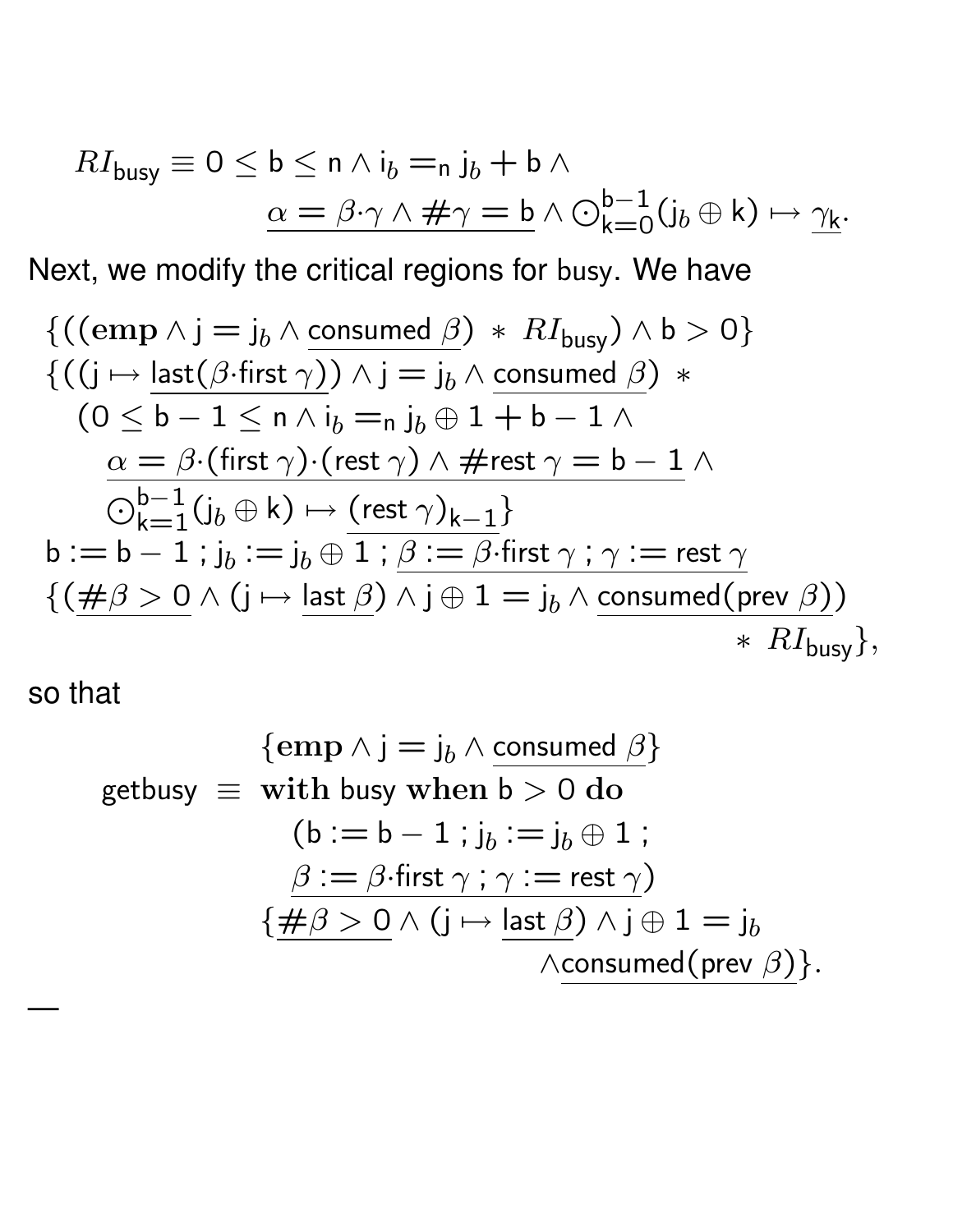$$
RI_{\text{busy}} \equiv 0 \leq b \leq n \land i_b = n j_b + b \land
$$

$$
\alpha = \beta \cdot \gamma \land \# \gamma = b \land \bigcirc_{k=0}^{b-1} (j_b \oplus k) \mapsto \underline{\gamma_k}.
$$

Also,

$$
\{((i \mapsto \underline{x}) \land i = i_b \land \text{produced } \alpha \cdot \underline{x}) * RI_{\text{busy}}\}\
$$
  
\n
$$
\{(\text{emp } \land i = i_b \land \text{produced } \alpha \cdot \underline{x}) * \ (0 \leq b + 1 \leq n \land i_b \oplus 1 = n j_b + b + 1 \land \alpha \cdot \underline{x} = \beta \cdot \gamma \cdot \underline{x} \land \# \gamma \cdot \underline{x} = b + 1 \land \bigcirc_{k=0}^{b} (j_b \oplus k) \mapsto (\gamma \cdot \underline{x})_k)\}
$$
  
\n
$$
b := b + 1 ; i_b := i_b \oplus 1 ; \underline{\alpha} := \alpha \cdot \underline{x} ; \gamma := \gamma \cdot \underline{x} \{(\text{emp } \land i \oplus 1 = i_b \land \text{produced } \alpha) * RI_{\text{busy}}\},\}
$$
  
\nso that

$$
\{(i \mapsto \underline{x}) \land i = i_b \land \text{produced } \alpha \cdot \underline{x}\}
$$
\n
$$
\text{putbusy } \equiv \text{ with busy when true do}
$$
\n
$$
(b := b + 1 \text{ ; } i_b := i_b \oplus 1 \text{ ; } \alpha := \alpha \cdot \underline{x} \text{ ; } \gamma := \gamma \cdot \underline{x})
$$
\n
$$
\{\text{emp } \land i \oplus 1 = i_b \land \text{produced } \alpha\}.
$$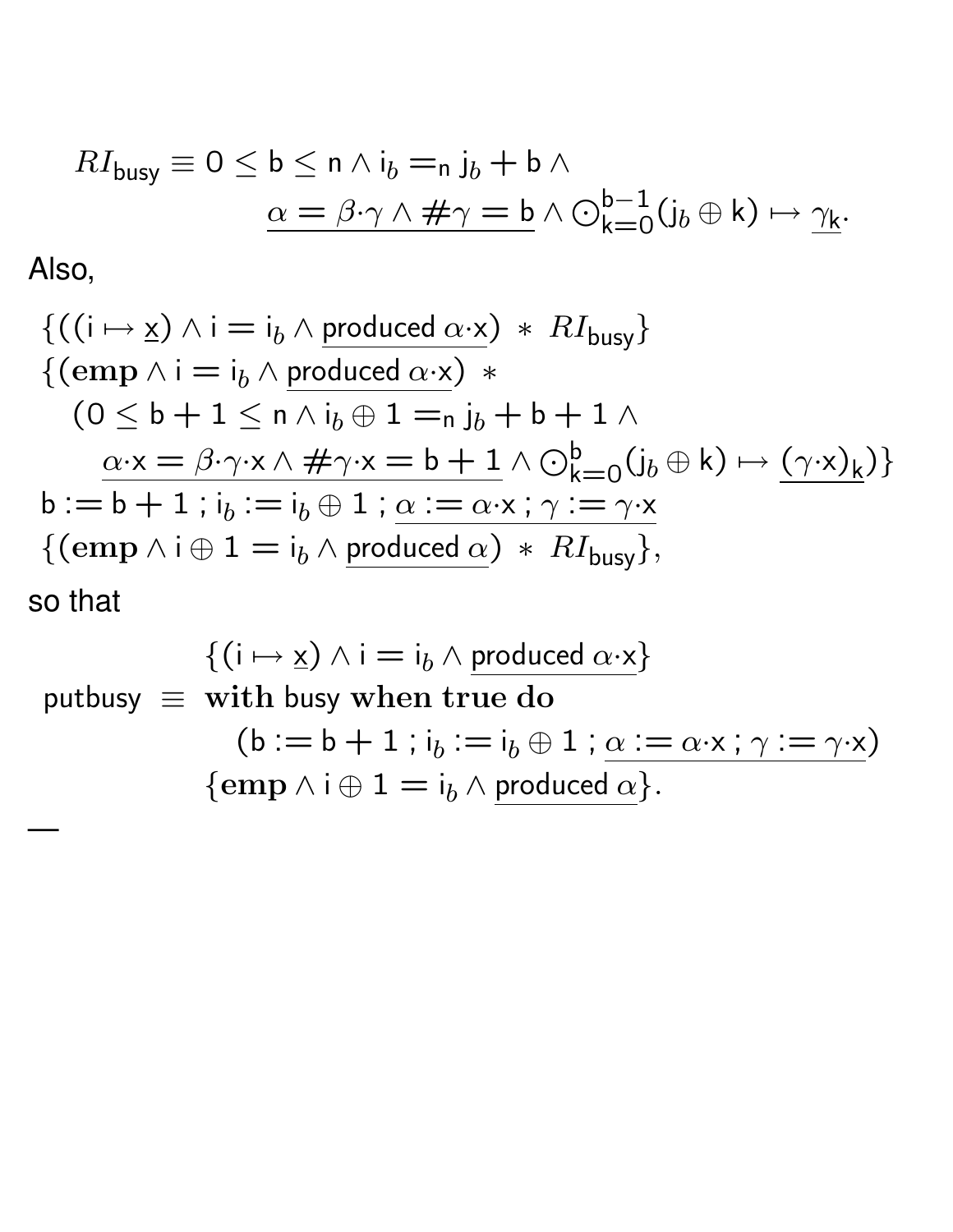The first process becomes

—<br>—

$$
\begin{aligned}\n\{ \text{emp } \land i = i_{f} \land i = i_{b} \land \text{produced}' \, \alpha \} \\
p_{1} & \equiv \text{ while } \underbrace{k_{1} < N}_{i} \text{ do} \\
&\quad \left( \{ \text{emp } \land i = i_{f} \land i = i_{b} \land \text{produced}' \, \alpha \land k_{1} < N \} \right. \\
&\quad \text{Produce } x : \underbrace{k_{1} := k_{1} + 1}_{g \in \text{free } i} ; \\
&\quad \left\{ (i \mapsto -) \land i \oplus 1 = i_{f} \land i = i_{b} \land \text{produced}' \, \alpha \cdot x \right\} \\
&\quad [i] := x ; \\
&\quad \left\{ (i \mapsto \underline{x}) \land i \oplus 1 = i_{f} \land i = i_{b} \land \text{produced}' \, \alpha \cdot x \right\} \\
&\quad \text{putbusy } ; \\
&\quad \left\{ \text{emp } \land i \oplus 1 = i_{f} \land i \oplus 1 = i_{b} \land \text{produced}' \, \alpha \right\} \\
&\quad i := i \oplus 1 \\
&\quad \left\{ \text{emp } \land i = i_{f} \land i = i_{b} \land \text{produced}' \, \alpha \land k_{1} = N \right\}, \\
\text{Here the variable } k_{1} \text{ keeps track of the length of } \alpha \text{, and} \\
&\quad \text{produced}' \, \alpha = \text{produced } \alpha \land \# \alpha = k_{1} \land k_{1} \leq N.\n\end{aligned}
$$

The while command terminates when  $k_1$  reaches N.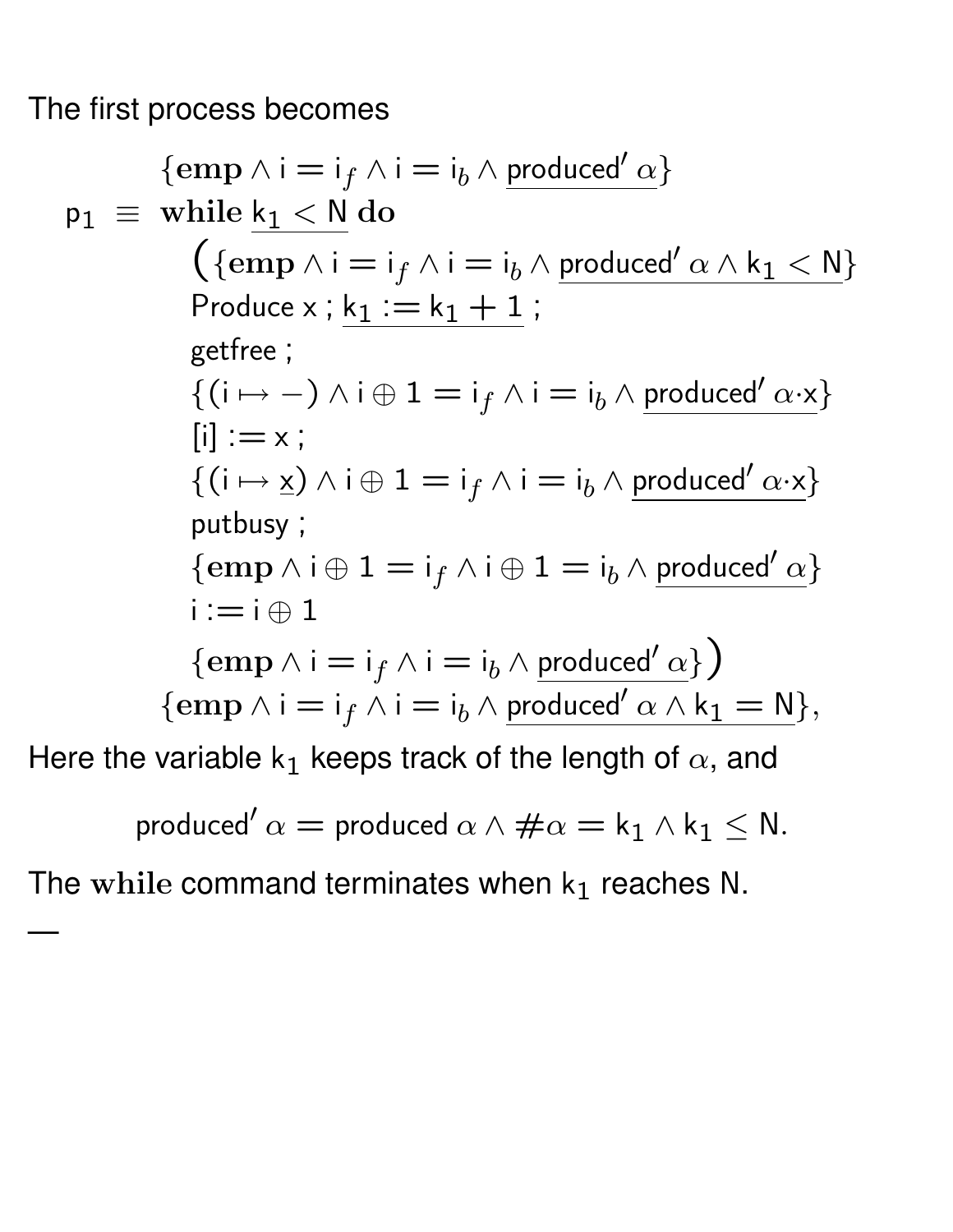The second process becomes

$$
\begin{array}{rcl}\n\{\text{emp } \land j = j_{b} \land j = j_{f} \land \text{consumed'} \ \beta\} \\
p_{2} & \equiv \text{ while } \ \underline{k_{2} < N} \ \text{do} \\
&\quad \left(\{\text{emp } \land j = j_{b} \land j = j_{f} \land \text{consumed'} \ \beta \land k_{2} < N\right\} \\
\text{getbusy} \ ; \\
&\quad \left\{\# \beta > 0 \land (j \mapsto \underline{\text{last}} \ \beta) \land j \oplus 1 = j_{b} \land j = j_{f} \land \text{consumed'}(\text{prev } \beta) \land k_{2} < N\right\} \\
y := [j] \ ; \\
&\quad \left\{\left(j \mapsto -\right) \land j \oplus 1 = j_{b} \land j = j_{f} \land \text{consumed'}(\text{prev } \beta) \land k_{2} < N\right\} \\
\text{putfree} \ ; \\
\{\text{emp } \land j \oplus 1 = j_{b} \land j \oplus 1 = j_{f} \land \text{ass } \beta \land \text{consumed'}(\text{prev } \beta) \land k_{2} < N\} \\
j := j \oplus 1 \ ; \\
\text{Consum } y : \ \underline{k_{2} := k_{2} + 1} \\
\{\text{emp } \land j = j_{b} \land j = j_{f} \land \text{consumed'}(\text{prev } \beta) \land k_{2} < N\} \\
\{\text{emp } \land j = j_{b} \land j = j_{f} \land \text{consumed'} \ \beta\} \\
\{\text{emp } \land j = j_{b} \land j = j_{f} \land \text{consumed'} \ \beta \land k_{2} = N\}.\n\end{array}
$$
\nHere the variable  $k_{2}$  keeps track of the length of  $\beta$ , and

consumed'  $\beta =$  consumed  $\beta \wedge \# \beta =$  k<sub>2</sub>  $\wedge$  k<sub>2</sub>  $\leq$  N. The while command terminates when  $k_2$  reaches N.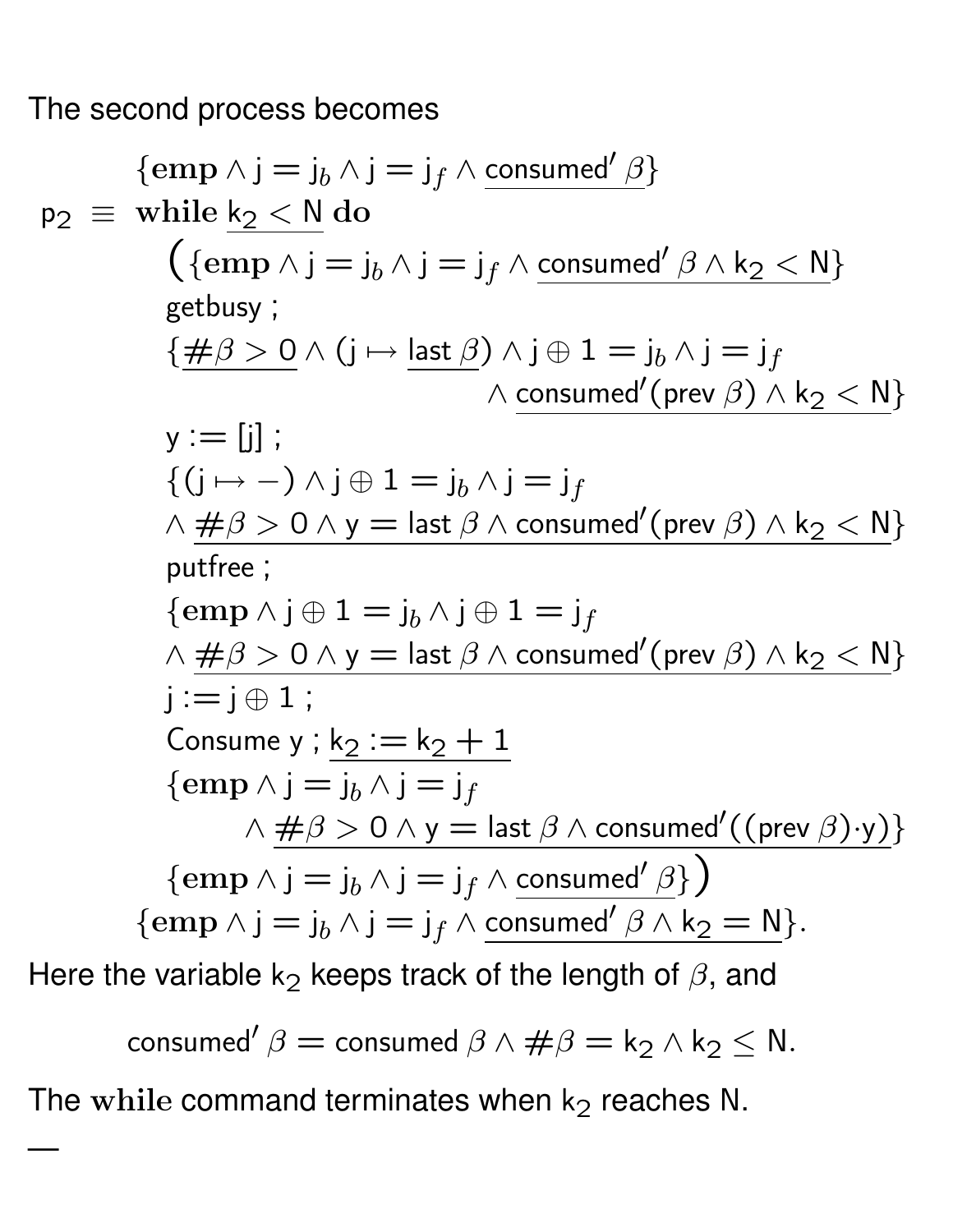## Finally, we have

—<br>—

 $\{ \bigodot_{k=0}^{n-1} (I + k) \mapsto - \wedge \underline{\text{produced } \epsilon \wedge \text{ consumed } \epsilon} \}$  $f := n$ ;  $b := 0$ ;  $\alpha := \epsilon$ ;  $\beta := \epsilon$ ;  $\gamma := \epsilon$ ;  $k_1 := 0$ ;  $k_2 := 0$ ;  $\mathsf{i} := \mathsf{I}$ ; i $_f := \mathsf{I}$ ; i $_b := \mathsf{I}$ ; j: $= \mathsf{I}$ ; j $_f := \mathsf{I}$ ; j $_b := \mathsf{I}$ ;  ${R}I_{\text{free}} * RI_{\text{busy}} * (emp \wedge i = i_f \wedge i = i_b \wedge produced' \alpha) *$  $(\text{emp } \wedge \text{j} = \text{j}_b \wedge \text{j} = \text{j}_f \wedge \text{consumed'} \beta)$  ${\rm resource\,\, free}({\sf f}, {\sf i}_f, {\sf j}_f), {\sf busy}({\sf b}, {\sf j}_b, {\sf i}_b, \alpha, \beta, \gamma) \; {\sf in}\;({\sf p}_1 \parallel {\sf p}_2)$  ${R}I_{\text{free}} * RI_{\text{busv}} *$  $(\text{emp } \wedge i = i_f \wedge i = i_b \wedge \text{produced}' \alpha \wedge k_1 = N) *$  $(\text{emp } \wedge j = j_b \wedge j = j_f \wedge \text{consumed'} \beta \wedge k_2 = N)$  $\{\alpha = \beta \cdot \gamma \wedge \# \alpha = \#\beta = \mathsf{N} \wedge \mathsf{produced} \alpha \wedge \mathsf{consumed} \beta\}$  $\{\alpha = \beta \wedge \gamma = \epsilon \wedge \text{produced } \alpha \wedge \text{consumed } \beta\}$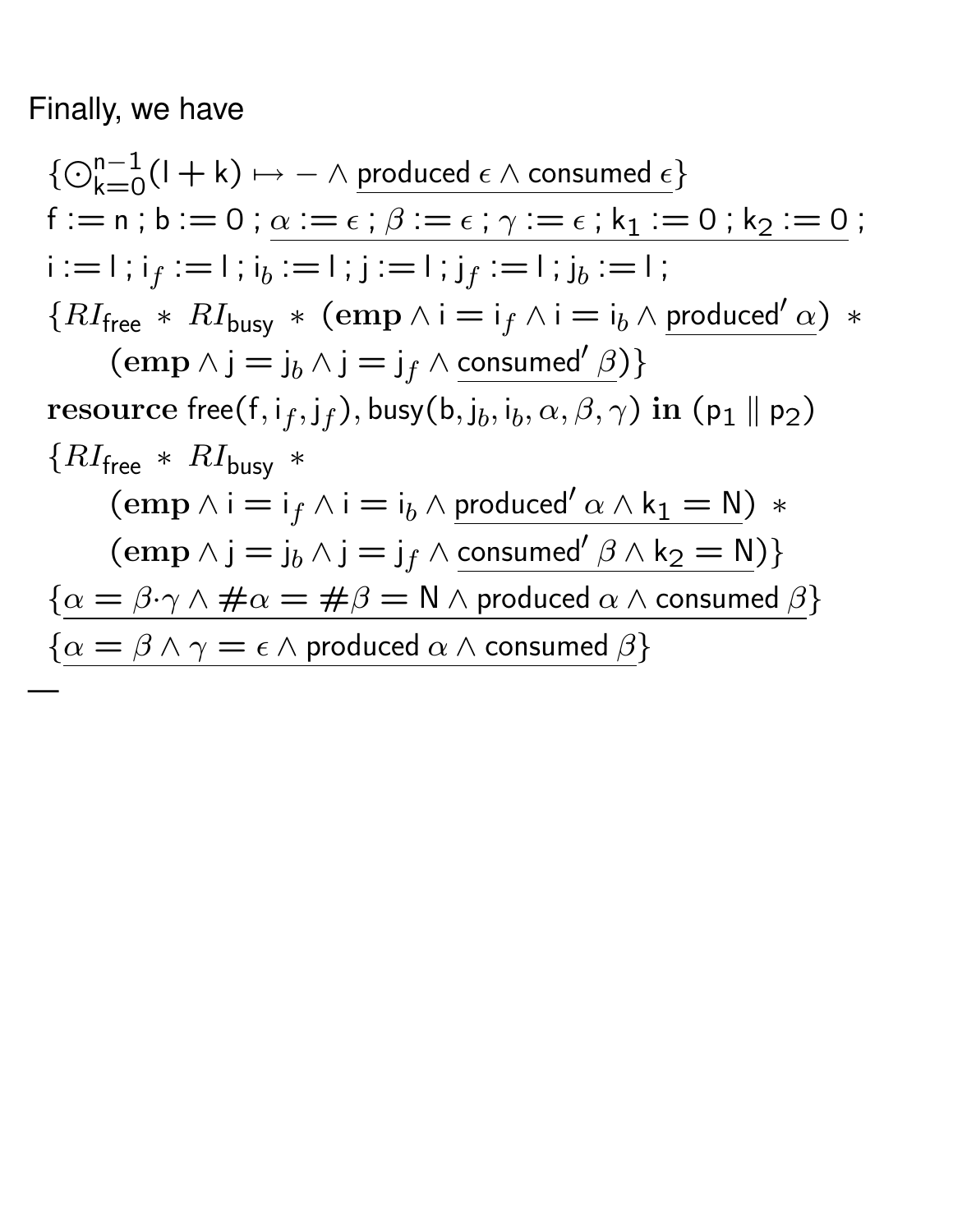Deleting assertions and putting everything together, we get

$$
f := n; b := 0; \alpha := \epsilon; \beta := \epsilon; \gamma := \epsilon; k_1 := 0; k_2 := 0;
$$
\n
$$
i := 1; i_f := 1; i_b := 1; j_f := 1; j_f := 1; j_b := 1;
$$
\n
$$
resource free(f, i_f, j_f), bus(b, j_b, i_b, \alpha, \beta, \gamma) in
$$
\n
$$
\left(\text{while } \underbrace{k_1 < N \text{ do}} \left( \text{Produce } x; \underbrace{k_1 := k_1 + 1}_{\text{with free when } f > 0 \text{ do}} \right) \right. \left. \left( f := f - 1; i_f := i_f \oplus 1 \right);
$$
\n
$$
[i] := x;
$$
\n
$$
\text{with busy when true do}
$$
\n
$$
(b := b + 1; i_b := i_b \oplus 1; \alpha := \alpha \cdot x; \gamma := \gamma \cdot x);
$$
\n
$$
i := i \oplus 1
$$
\n
$$
\left| \text{while } \underbrace{k_2 < N}_{\text{with busy when } b > 0 \text{ do}} \right.
$$
\n
$$
\left( \text{with busy when } b > 0 \text{ do}
$$
\n
$$
(b := b - 1; j_b := j_b \oplus 1; \beta := \beta \cdot \text{first}(\gamma); \gamma := \text{rest}(\gamma);
$$
\n
$$
y := [j];
$$
\n
$$
\text{with free when true do}
$$
\n
$$
(f := f + 1; j_f := j_f \oplus 1);
$$
\n
$$
j := j \oplus 1;
$$
\n
$$
\text{Consum } y; \underbrace{k_2 := k_2 + 1}_{\text{from 1}})
$$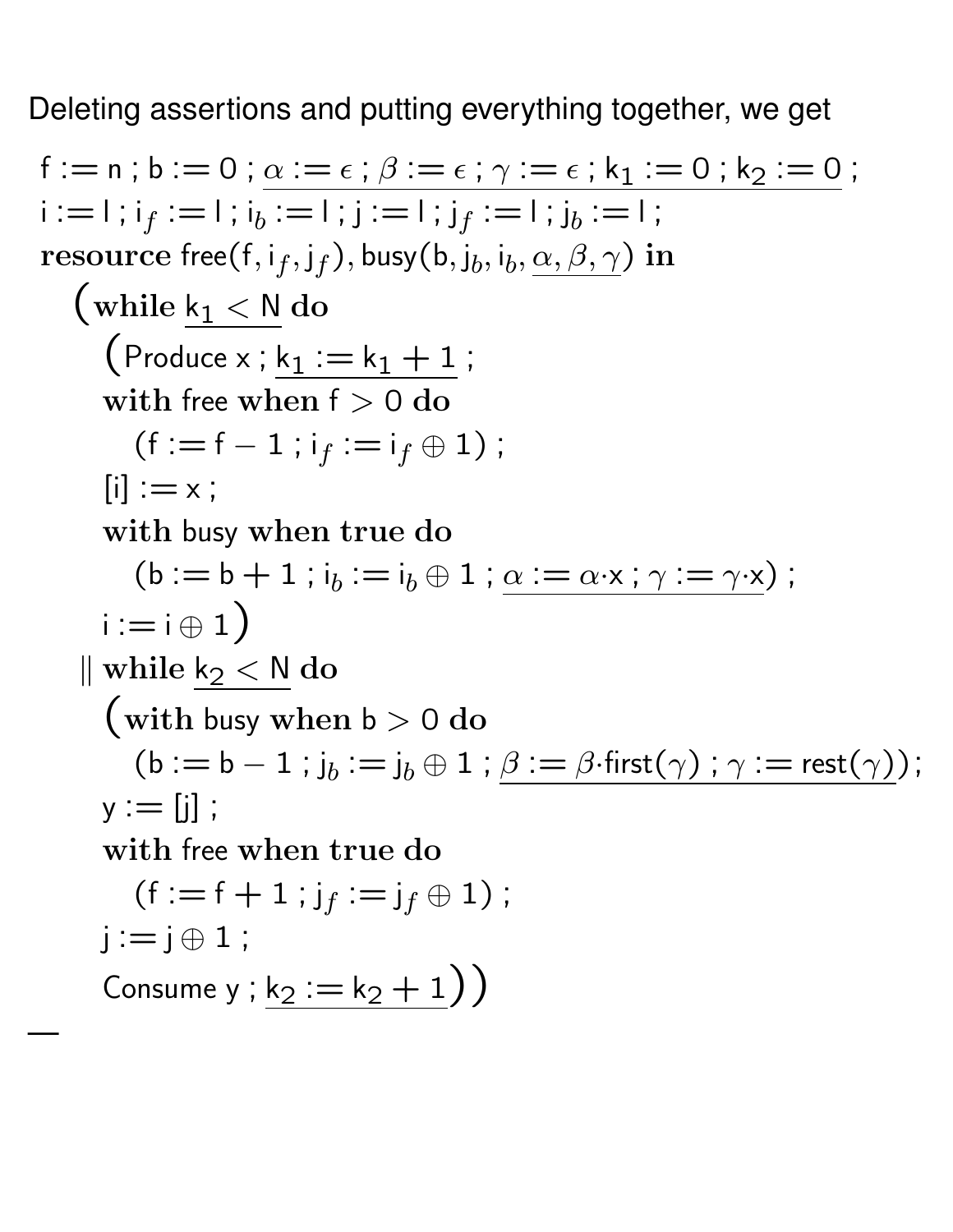In addition to  ${\mathsf i}_f, {\mathsf i}_b, {\mathsf j}_f, {\mathsf j}_b,$  the variables  $\alpha,\,\beta,$  and  $\gamma$  are auxiliary. Once these auxiliary variables are removed, we have the program

```
f := n; b := 0; i := 1; j := 1; k_1 := 0; k_2 := 0;
resource free(f), busy(b) in
  (while k_1 < N do
       (Produce x; k_1 := k + 1;
       with free when f > 0 do f := f - 1;
       [i] := x;with busy when true do b := b + 1;
       i := i \oplus 1\parallel while k<sub>2</sub> < N do
       (with busy when b > 0 do b := b - 1;
       y := [j];
       with free when true do f := f + 1;
      j := j \oplus 1;
       Consume y ; k_2 := k_2 + 1)
```